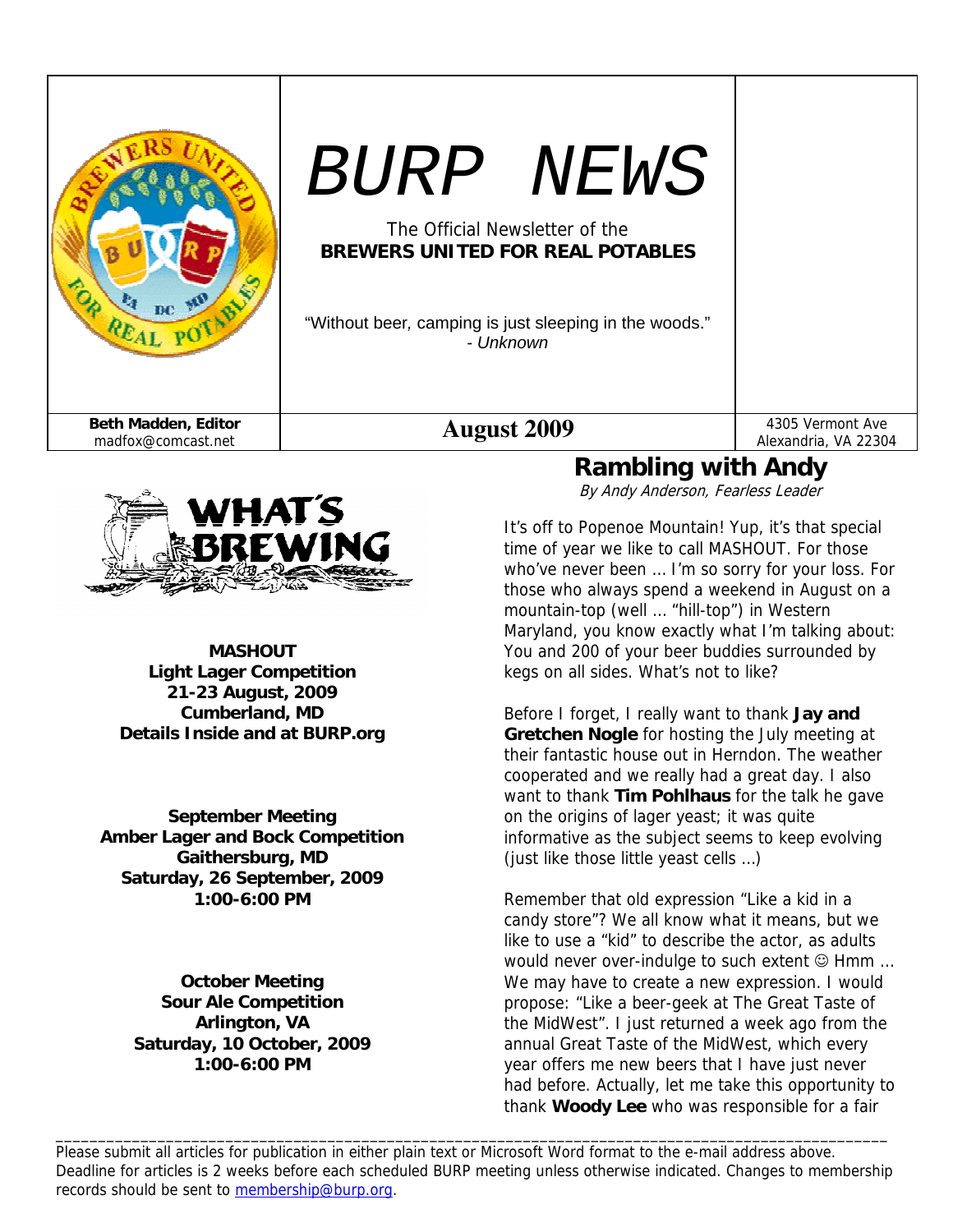number of BURP members being there. As for the festival itself, let me put it this way: Next year, while I'm imbibing at The Great British Beer Festival in London, at some point in time I'll sigh and whine, "Gee, I should be in Madison right now".

OK, this is a short article as I'm overdue with it, plus I have to start cleaning some kegs for my MASHOUT beer (Czech Pils and Schwarzbier). So let me wrap this up by asking a favor of each and every one of you. If you have a special weather dance, or some ancient pagan weather god owes you a favor, or you just have some special powers; please use your ability to ensure great weather on Popenoe Mountain for 20-23 August. Is that too much to ask?

Oh, and one final item: Uncle Sam still hasn't sent me off packing to England, so I'm afraid you're stuck with me for yet another month.

In the meantime, go brew a beer!

# **From the Ministry of Culture**

By A.J. deLange and Christine Johnbrier, Co-Ministers of Culture

Let us begin by thanking **Jay and Gretchen Nogle** for hosting last month's meeting and for allowing us the use of their kitchen for the judging. The competition was for wheat based beers and there were a total of 5 entries, 3 Wits and 2 Weizens. We obtained the services of two of BURP's most accomplished judges, **Rick Garvin** and **Tom Cannon** who dispatched the entries in near record time. Our winners were: 1st Place, **Bill**  and Christie Newman for a Wit, 2<sup>nd</sup> Place, Scott **Wise** for a Weizen and in 3rd Place, **Ed Bielaus** with a Wit. These new results did not change the rankings for Brewer of the Year. **Mel Thompson** is still in first place with 30 points, **Ed Bielaus** in second place with 18 points, and **Bill Ridgley and Wendy Aaronson** in third place with 15 points.

There will be a competition at MASHOUT and the category is Light Lagers

(http://www.bjcp.org/2008styles/style01.php). We will be accepting entries in subcategories 1A (Light American Lager), 1B (Standard American Lager),

1C (Premium American Lager) and 1D (Munich Helles). As many people bring beer to MASHOUT in kegs we have had inquiries as to whether keg entries will be accepted for the competition. The answer is "no". With some entries in kegs and others in bottles the chances of compromising anonymity are too great so we ask that you bottle anything you wish to enter and try to shoo judges away from your keg until after the competition which will be held Saturday. We hope to identify judges (if you are interested in judging please contact Christine) before MASHOUT and request that they not taste beers that have been entered in the competition prior to its completion.



MASHOUT logo courtesy of John Esparolini

## **22nd Annual MASHOUT Update**

By Bill Ridgely, MASHOUT Coordinator

Registration for MASHOUT 2009 closes on Tuesday, Aug 18, so if you are interested in attending but haven't signed up prior to receiving this newsletter, it may be too late to send a check. However, slots may still be available, so contact the organizer by phone or e-mail as soon as you receive this issue. A lot of great events are once again in store for attendees. First, however, we have a couple of very important administrative announcements:

### **MASHOUT Ice Service - \* Important**

**Changes\* -** The planning committee has been working hard to make sure ice continues to be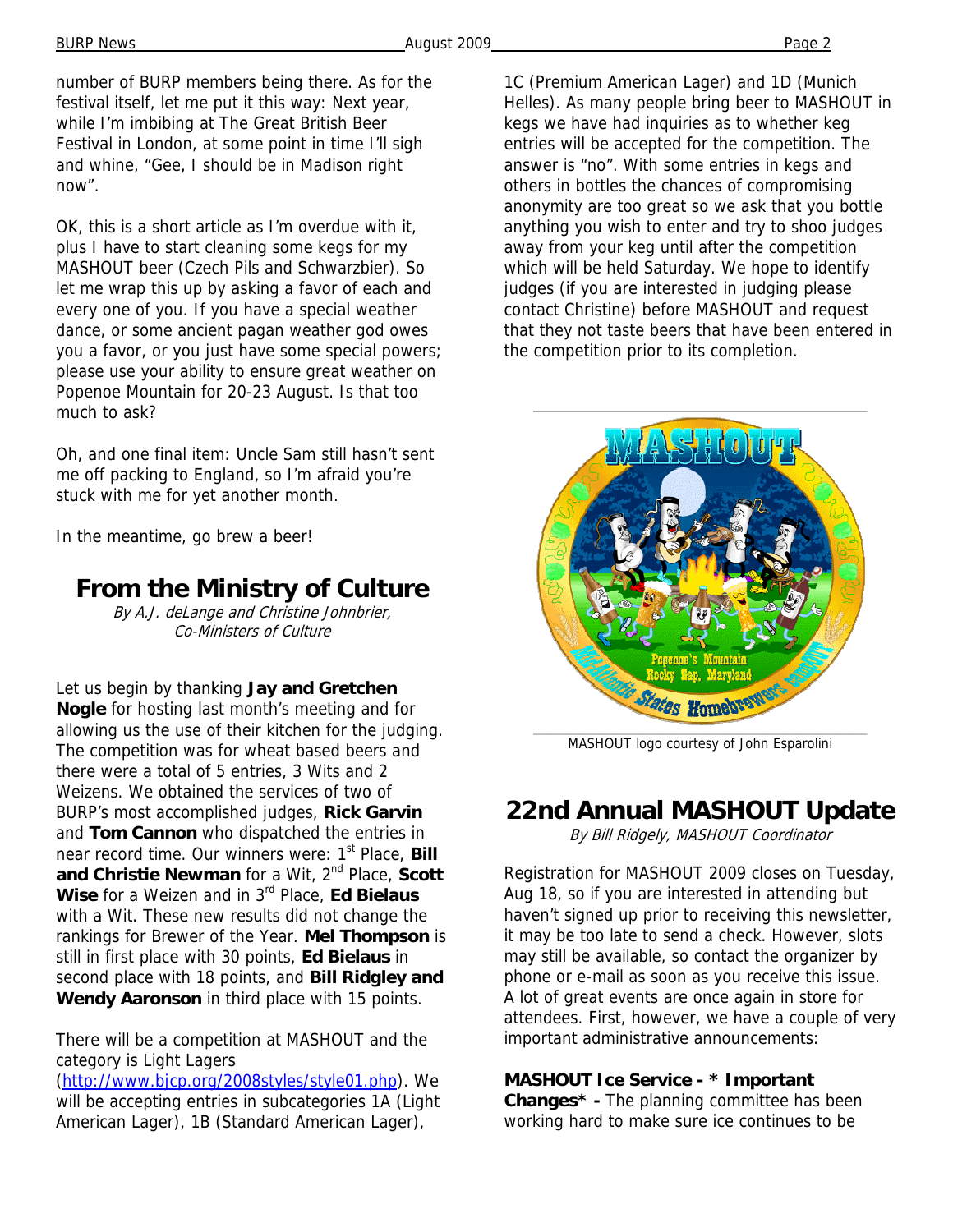available to all attendees. Our past supplier is no longer in the ice delivery business, and we now must work with a corporate vendor, Home City Ice, to fulfill our needs. The most important change this year is that an ice box will be delivered to the site and filled at the start of the event so that ice will be available on a continuous basis. Since the ice box requires electrical service, it will be located in the vicinity of the barn. Ice will be available to all attendees starting at 9:00 AM and ending at 7:00 PM Friday and 5:00 PM Saturday. Ice should also be available on Thursday afternoon for early arrivals (exact time still to be determined). Payment for ice may be made at the check-in station. Because the ice box must be rented from the company, the cost is slightly higher this year (but still below what you would pay at any local convenience store). Ice will be available in 7 lb bags of cubes for \$2 each and 10 lb blocks for \$3 each. You may pay for your ice either on the way to the ice box or on your return. **\*Please\*** - The check-in station volunteers will not be able to monitor the icebox. This is an honor system, and since MASHOUT is responsible not only for rental of the box but the full cost of the ice inside, we must be able to recover our costs. We are not trying to make a profit on this. We just need to break even. Abuse of the honor system means no ice service at future MASHOUT's. Please help us make this new procedure work for everyone's benefit.

**Check-In Station Volunteers** - Volunteers will be needed to man the station at one hour intervals from Thursday through Saturday. Simple tasks include checking in all attendees, issuing wristbands, and selling ice and BURP memorabilia. **Bob and Kathleen Warriner** are again in charge of the check-in station. If you are willing to donate an hour or two to the effort, please contact them at bkwarriner@aol.com or call 301-588-3037. Beer will be provided at the check-in station for the enjoyment of volunteers.

**Equipment Needs and Other Volunteer Opportunities** - As always, we will need tables for food service on Sat and Sun. On Sun morning, volunteers with portable stoves and griddles or skillets will be needed to help cook bacon and pancakes. If you are willing and able, please contact me.

Now, here are some events to whet your appetite for MASHOUT:

#### **All Weekend**:

Pub Quiz - The 5th Annual Popenoe Mtn. Pub Quiz will follow the same rules as last year. Team registration forms and question packages will be found at the check-in station. Answers will need to be turned in at the pavilion area between 3:00 and 4:00 PM on Saturday, and the team with the most correct answers will be announced following dinner. In the event of a tie, tie-breaker questions will be asked after dinner before a live audience.

**Campfire Jam Sessions** - Friday and Saturday nights, musicians of all types are encouraged to join in informal jam sessions around the campfire. This tradition, started by multi-instrumentalist property owner **Chuck "Pops" Popenoe**, has been ongoing for many years. If you play and would like to sit in on the fun, be sure to bring your instrument to MASHOUT.

#### **Friday:**

**The Annual DuClaw Brewing Co "Firkin Friday" Cask Ale Tapping** - For the 5th year in a row, DuClaw brewers **Jim Wagner** and **Bo Lenck**  will be serving a cask of real ale on gravity at MASHOUT. This year's nectar will be a special "double coriander" version of DuClaw's "Sawtooth Witbier". The cask will be tapped on Friday afternoon at 5:00 PM.

There will be a number of other great breweries represented at MASHOUT this year, and we'll be welcoming more of the brewers and brewery representatives. Check out the MASHOUT Sponsors page on the BURP website

(http://burp.burp.org/Default.aspx?tabid=993) to see the full list of contributors to the event (and please support those who support MASHOUT).

#### **Entertainment by the Tom Principato Band** -

One of the finest blues guitarists in the nation is making his 3rd visit to MASHOUT this year. Tom loves this event so much, he postponed a European tour just to be able to perform at MASHOUT. This great group of virtuoso entertainers will be performing Friday evening this year from 8:00 to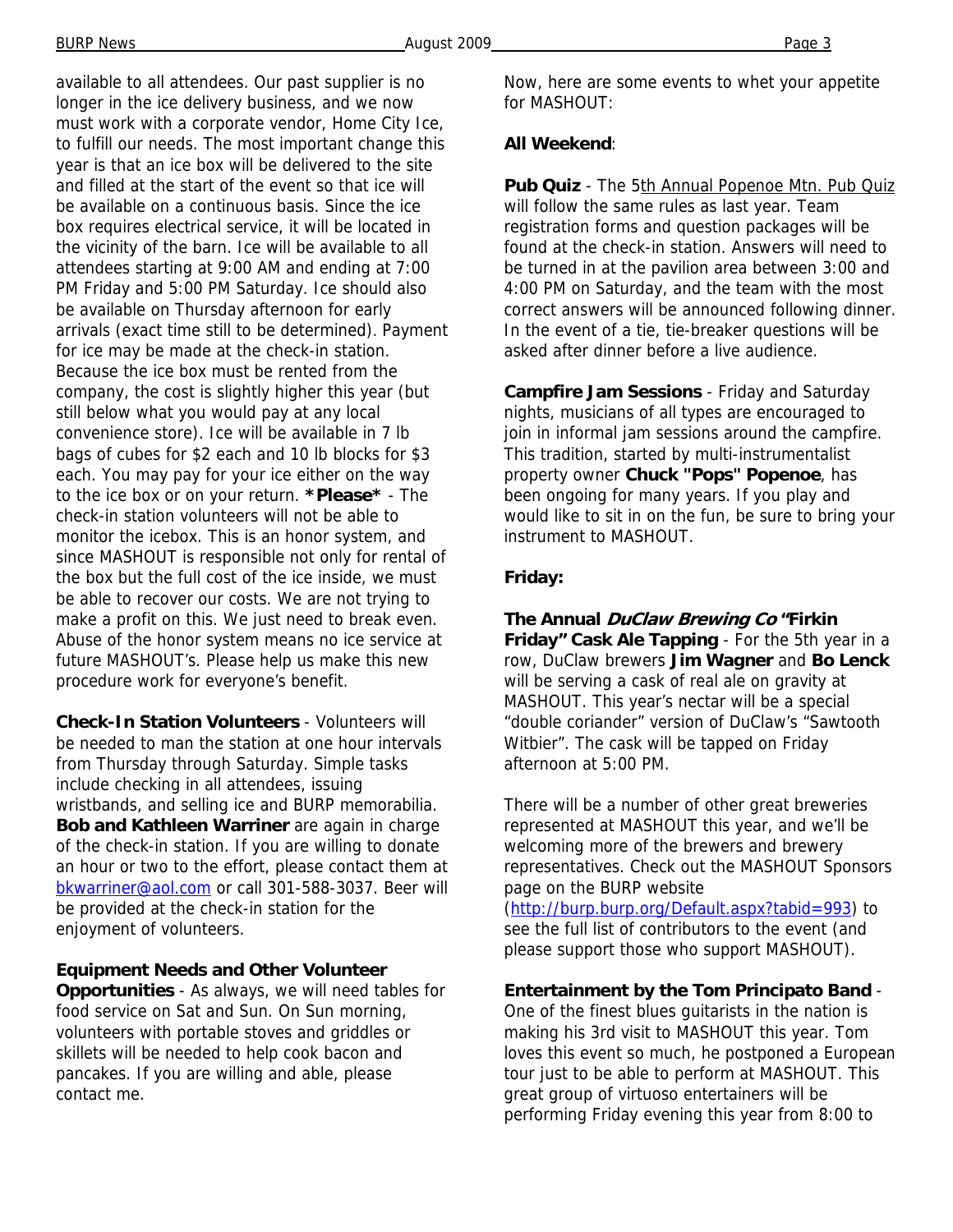BURP News Page 4

midnight. We are asking those attending MASHOUT to please arrive onsite prior to the 8:00 PM start. There will be a large crowd at the barn, and it's very difficult clearing a path for oncoming vehicles. This will be another rare opportunity to see a lengthy show by the acknowledged "Master of the Telecaster". Check out the Tom Principato website at http://www.tomprincipato.com/, and don't forget to bring your dancing shoes.

### **Saturday:**

**MASHOUT Bike Excursion** - BURPers **Gordon Goeke and Bill Ridgely** will be leading a bike ride on the recently completed Cumberland-to-Frostburg section of the Allegheny Passage Rail Trail starting from the Cumberland trail head (at the Western MD train station) at 10:00 AM. The plan is to arrive in Frostburg around noon and have lunch and beers at the Draft Zone, which features 22 beers on tap, 80 in bottles, and good pub food. Return trip (all downhill) will start around 1:30 with arrival back at Cumberland around 3:00. The ride is 32 miles round trip. We will leave MASHOUT via carpools around 9:30 for the 10:00 start.

**Homebrew Competition** - A homebrew competition will be featured again this year, open to all attendees. The style category will be Light Lager. See

http://www.bjcp.org/2008styles/style01.php for details.

Call for judges - BJCP-accredited judges will be needed for the competition. If you would like to judge on Saturday, please contact competition coordinator **Christine Johnbrier** (cjbrier@garvin.us).

**Homebrew Olympics** - A number of fun games are being planned for Saturday, all involving beer themes. Those attending last year may remember the MASHOUT Quadrathalon, with four games loosely based on Olympic themes. Planning is currently underway for a similar event. Watch for an announcement at the check-in station.

**Annual CRABS Big Brew Tasting** - Probably the biggest presence at MASHOUT outside of BURP is the CRABS (Chesapeake Real Ale Brewers) Club from Baltimore. MASHOUT is a major annual event for the CRABS Club, which also brews an incredibly large amount of beer for MASHOUT's keg row. The support of this club is one of the things that makes MASHOUT such a wonderful multi-club event. On Saturday afternoon, CRABS will once again sponsor its "Big Brew Tasting", pairing about 5 huge beers with accompanying food. Details on this year's event are still being finalized, so watch for an announcement by e-mail over the next few days.

**Annual Saturday Barbeque Supper** - Our "King of the Grill" **Rick Garvin** and his hearty crew will once again be preparing a massive amount of pork for the annual barbeque dinner. You will only be asked to contribute an appetizer, soup or salad, side dish, or dessert to the festivities. Corn on the cob and fresh tomatoes should be plentiful and tasty this year, so these will be in abundance at the barbeque, as well as baked potatoes and other goodies. This should be one of the best MASHOUT suppers ever! Rick is looking for volunteers to help him prepare the meat on Friday evening and pull the finished product on Saturday afternoon. If you are willing, please contact him at rgarvin@garvin.us.

### **Sunday:**

**Annual Pancake Breakfast** - MASHOUT will conclude once again with the annual pancake breakfast on Sunday morning. This will include delectable bacon and scrapple from a local Amish farm, pancakes, and coffee. Usually, there are other food contributions from those attending. In past years, there have been eggs, sausage, fruit, and lots of additional fine fare. Again, volunteers will be needed to help prepare this feast. If you can bring a portable stove and are willing to donate some time to the effort, it would be greatly appreciated.

I hope you are looking forward to MASHOUT as much as I am. If you are willing to help in any way, please contact the appropriate individuals above, or contact me at ridgely@burp.org (or call 301-762-6523). See you on the mountain!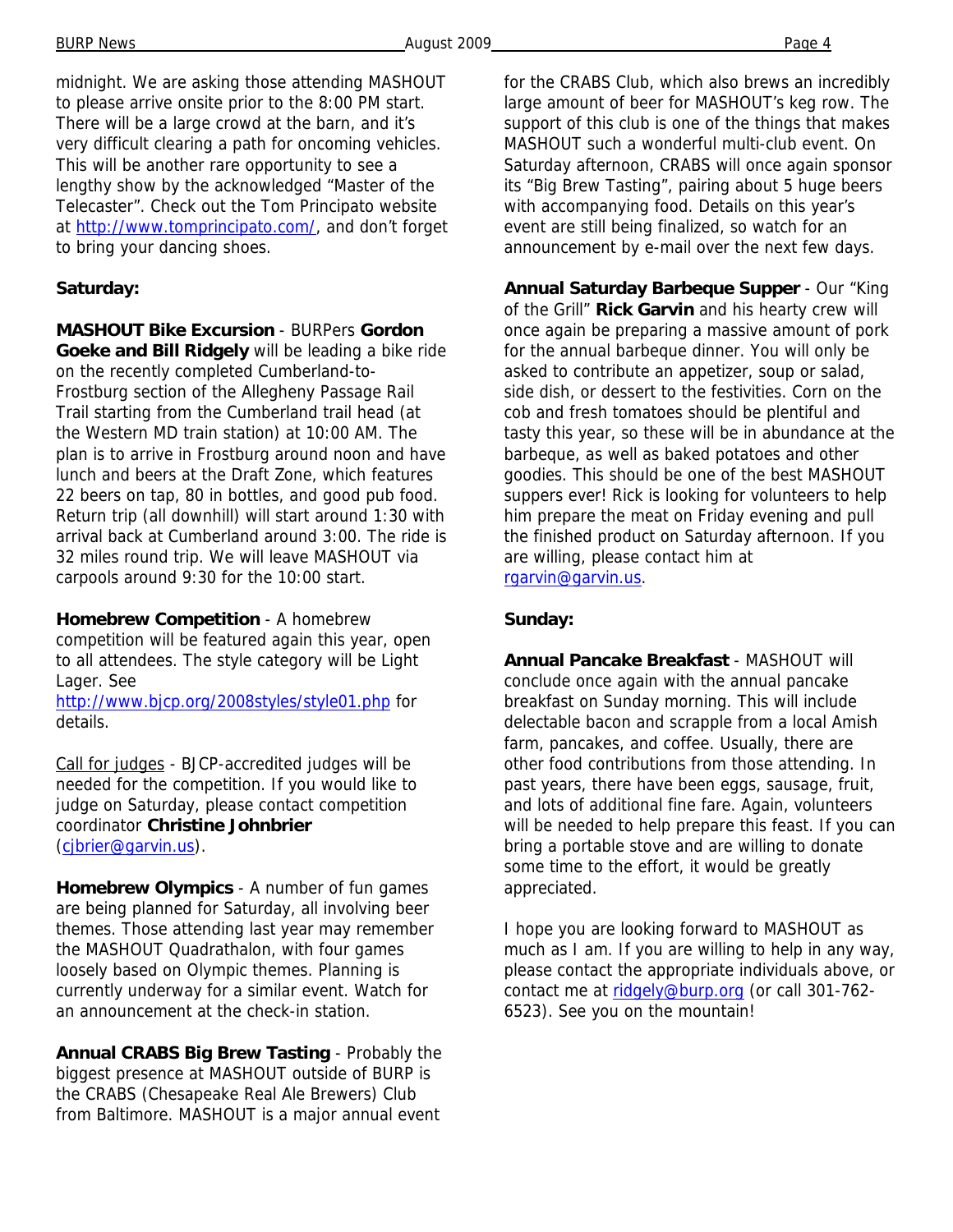### **Trivial Beer-Suits Aug 2009** By Charlie Pavitt



A couple of beer-suits ago, I made mention of Johann Gottfried Hahn's 1804 admonition that many commercial beers of that time included "poisons and narcotics" to provide the appearance of drunkenness "without having to make relatively expensive alcohol,"

along with the bribery and complacency of law officers. This issue is discussed in some depth in a book written by English brewer John Tuck in 1822 with the complete title "The Private Brewer's Guide to the Art of Brewing Ale and Porter, Particularly Adapted to the Use of the Families of the Nobility, Gentry, Farmers, and Private Brewers, with Complete Instructions for Country Victuallers who Brew at Home" (back then, a book's title really told you what it was about). Throughout the book, Tuck responds to what he believes to be errors in a previous book written by a Mr. Accum, beginning in the preface to the second edition when he answers Accum's claims about the "various and extensive frauds which are daily practiced on the unsuspecting public" by brewers, and that "the intoxicating qualities of some Porter arises from stupefying ingredients used in it." Tuck retorts that of a million and a half barrels produced by public breweries annually, a total of only 34 had been seized by authorities over the past six years combined.

The one guilty party, Meux, Reid and Company in 1813, was fined one hundred pounds for their infraction. Mr. Meux apparently had complained to a Mr. Wheeler of the sour taste of this product, with Mr. Wheeler recommending the use of salt of tartar as a remedy. Tuck insists that this is an isolated incident, caused by the brewer's error in listening to the suggestions of a "Chemist" (pharmacist), who, in a couple of places in the book, Tuck insists are too ignorant in the ways of brewing to be trusted. In fact, the excise laws then in effect included fines for the use of improper ingredients by commercial brewers, which Tuck describes in detail. They read along the lines of the German purity laws. Meux's fine was for using anything other than malt and hops (and I suppose

water and yeast), including sugar, molasses, and honey; in fact, victuallers (innkeepers) were fined a hundred pounds merely for having more than 10 pounds of these sweeteners on their premises. The punishment for using a substitute for hops was 10 pounds.

Nonetheless, Tuck includes a chapter entitled "On Drugs" in which he describes the effect of various additives for use by homebrewers that were forbidden to commercial brewers. Many herbs are extolled for their qualities (coriander, caraway seed, orange peel, and ginger, among others). At another place in the book, he recommends malted beans as a useful additive to porter. However, despite Tuck's earlier admonition, salt of tartar is now described in neutral terms as a method to

reverse acidity in older beer. Several others are for good reason strongly frowned upon. I didn't know what cocculus indicus (shown to the right) was until now; it is a "poisonous narcotic and stimulant" according to dictionary.reference.com,



and Tuck describes it as such in no uncertain terms, as producing "drunkenness without any real strength of the beer, creating the most violent head-aches and other diseases," and "deserving the reprobation of the public, and the just punishment of the legislature, whenever discovered at a brewery." Opiates apparently had been recommended by some unnamed chemists as a substitute for malt; "they are justly prohibited, and cannot be too much condemned." Tuck heard tobacco being extolled, but he presumes it provides "a very unpleasant flavor" and would avoid it. And. finally, capsicum, "another stimulative, very hot, and pungent; much better left out." You don't say. I've personally had the displeasure of sampling that commercial beer with a red pepper in the bottle; its name is justly forgotten.

There are some other bad ingredients. "A most nefarious custom prevails in the west of England, where the maltster never treads or screens his malt, so that roots and shoots are all measured and ground in… giving his article a most abominable flavour." Water from the River Thames is too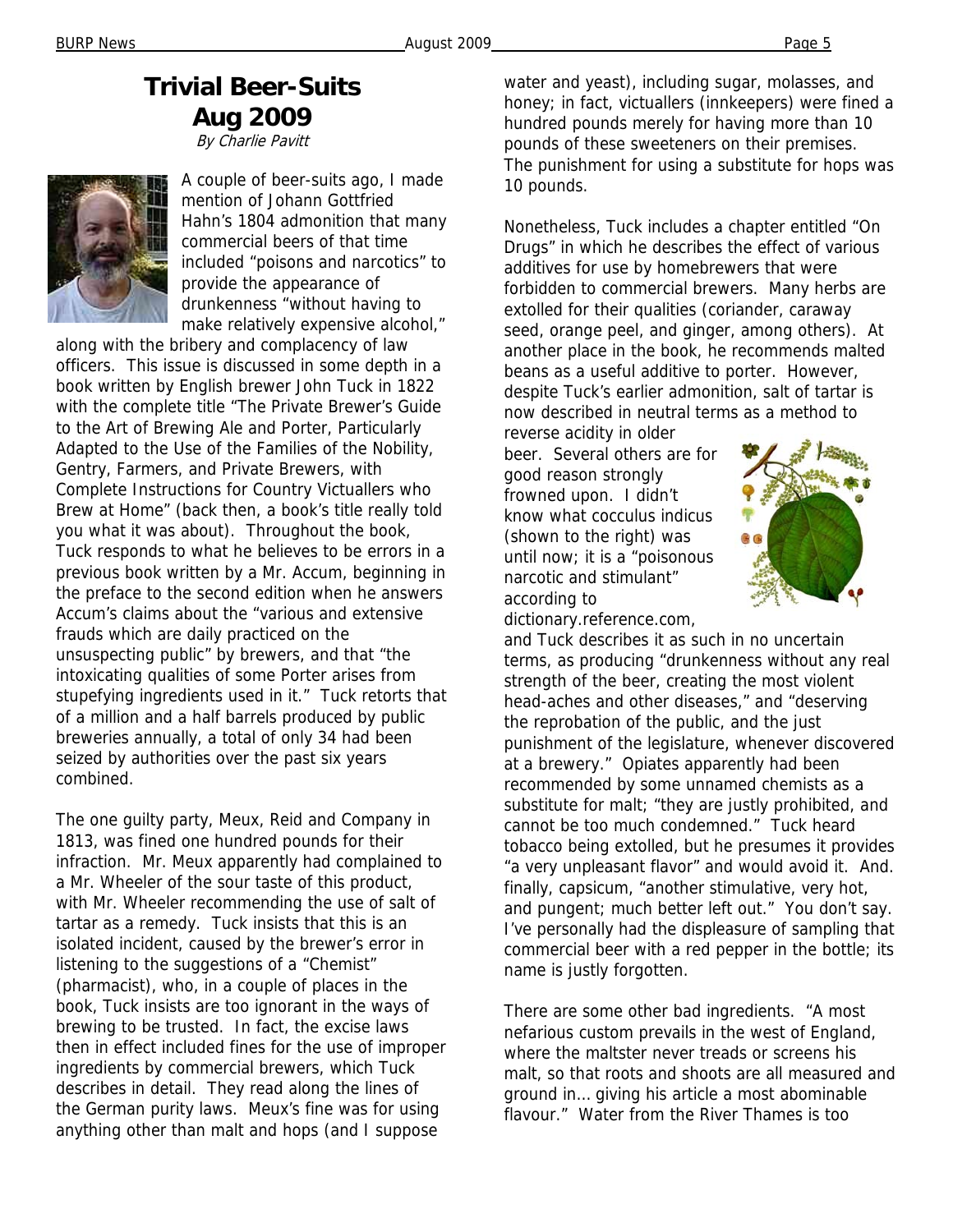putrid for brewing in the fall due to the vegetation that has fallen into it over the months, but is fine in February and March. I might also mention that, in a glossary, Tuck calls the wort from a third running "the blues"; what would B. B. King think of that?

I'll come back to this book in a future beer-suit. In summary, it mostly consists of detailed instructions on brewing various styles popular at that time. At one point, Tuck describes in detail a brewing day beginning at 4 a.m. and ending at 9 p.m. including the mashing, boiling, and yeast pitching of three runnings of ale, including time set aside for breakfast and dinner, and "if the exciseman is a good fellow, be sure to tell him the time the first wort will be out, and get him a handsome lunch and a cup of ale." Upon completion, "if not tired, take a walk."

# **BURP 10 and 20 Years Ago**

Compiled By Bill Ridgely

### **20 Years Ago, Aug 1989**

BURP's annual crab feast was the highlight of the Aug 1989 meeting held at the home of **Emil and Ruth Markulis** in Lanham-Seabrook, MD. Emil had joined the club the previous year and had quickly become one of our most active members, always contributing lots of homebrew and volunteering his services for meeting reports and other chores (his reports were always creative and great fun to read). This was the first meeting he and wife Ruth had been able to host, and a great time was had by all. In addition to the large quantity of steamed crabs and corn on the cob, the club provided (thanks to a generous donation by **Johnathan Miller** of Virginia Brewing Co) a keg of Gold Cup Pilsner, the perfect accompaniment to the crustaceans. Of course, lots of homebrew was available as well, including a keg of Whitbread Ale brewed by longtime member **Ken Graham**. Popular members **Peter and Joyce Long**, who had been absent recently due to Peter's extensive business travels to Asia and Africa, made an appearance, and Joyce's famous homemade hummus was a welcome addition to the food table. **Mark Weiner** of Berose Liquors, who by this time was the recognized "Purveyor of Fine Potables" to the club, contributed 2 cases of beer (Sierra

Nevada Pale Ale and St Stan's Alt). It was decided to save these beers for the annual MASHOUT, scheduled for the following month. All agreed that it was a great meeting, with fine weather, fine company, and fine crabs for all comers.

The Aug 1989 BURP News had some catching up to do from the previous two-month (Jun-Jul) issue. There were two meeting reports, a June report by the aforementioned **Emil Markulis** and July report by newsletter editor **Andy Beaulieu's** brewing partner **John Kleinhans**. Fearless Leader **Tom McGonigle** outlined his planned club activities for the remainder of 1989 and the beginning of 1990 (in an effort to make things easier for his successor). These included a Halloween Party and Weird Beer Contest in October and a Dark Beer Commercial Tasting in November. Tom also proposed a "half mashed" competition for February, highlighting partial mash brewing techniques that were becoming more and more popular with experienced all-extract brewers. There were two "Recipes of the Month" in the issue. The first was **Ralph Bucca's** "BURPer Weizen", the beer he brewed at the club demo held at his house in June. This beer went on to be the club's entry in the AHA Club-Only "Weiss is Nice" competition. While it didn't place in the competition, it achieved high scores and good comments from the judges. The second recipe was "Liberation Pale Ale", Andy and John's winning recipe in the club's "Summer Beer" competition held in July. There were two reports on locally held beer tastings. The first event was held at Alexandria's Hard Times Café (the "Brew Review" featuring beers from the Virginia Brewing Co in Virginia Beach and the British Brewing Co in Glen Burnie). The second was held at the Brickskeller and featured beers from the Anchor Brewing Co in San Francisco. Finally, **Jim Dorsch's** monthly "Whole BURP Catalog" noted the 14-page selection of commercial beers available at Chevy Chase Wine and Spirits and, for the collector of German beer steins, the great selection of stoneware available at Little German World in Alexandria.

### **10 Years Ago, Aug 1999**

The 12th annual MASHOUT was the club event for Aug 1999, held once again on Popenoe Mountain near Rocky Gap, MD. A sellout crowd of 200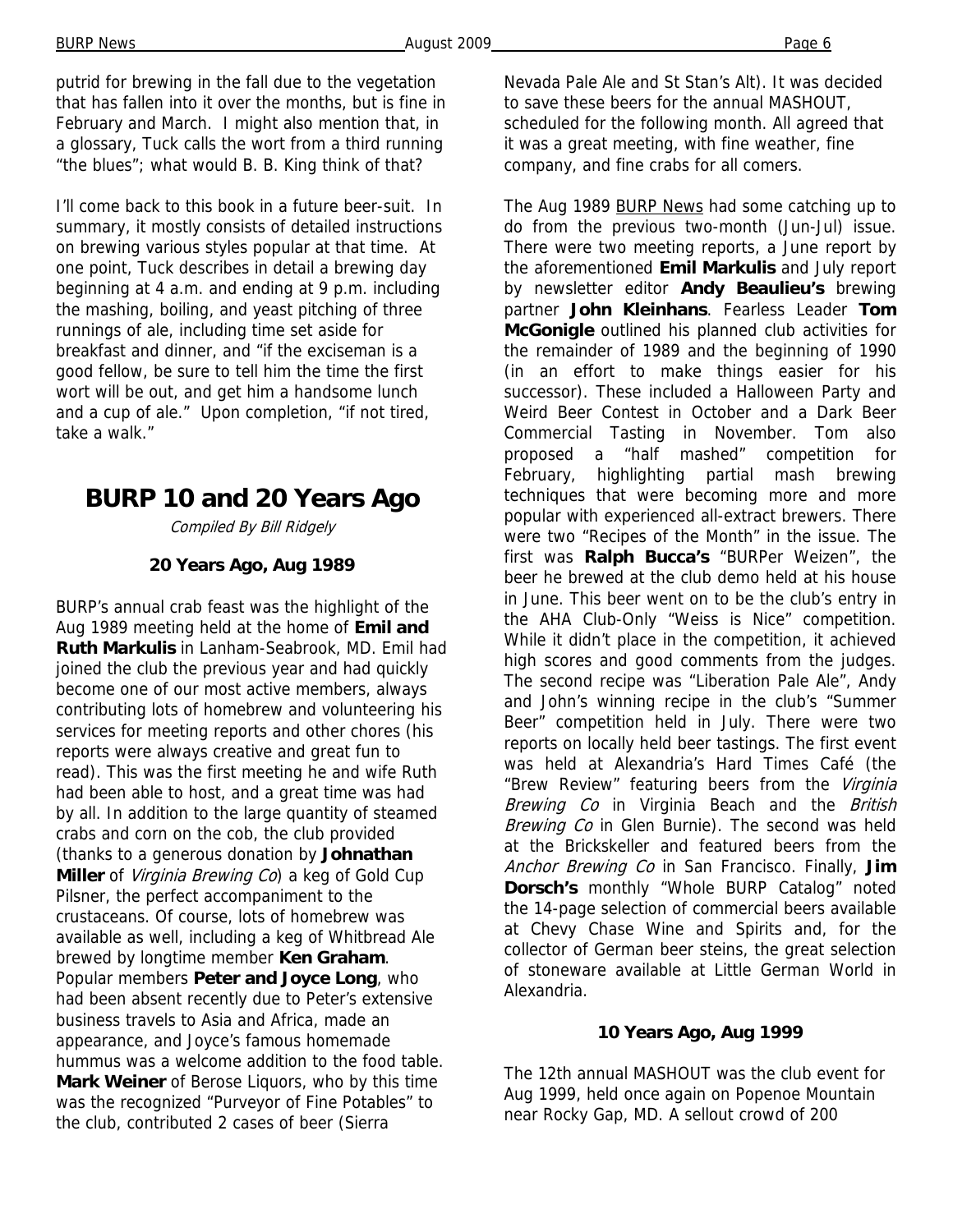enjoyed a fine weekend of great food, great beer, and great company on the mountaintop. Property owner **Chuck "Pops" Popenoe** made his annual ultralight flyover of the property on Friday just before the campground was drenched by a short but volatile late-August thunderstorm. Following the storm, however, the weather turned nice for the remainder of the weekend. Saturday morning, for the first (and only) time at MASHOUT, BURPer **"Wild" Willie Winter** was featured in his role of "Walking Crow", the mountain man. Willie, in full regalia, demonstrated such frontier arts as tomahawk throwing and black powder shooting (with participants having the opportunity to try their hands at both). It was fun and educational for all. Campground activities and visits to the lake at Rocky Gap State Park occupied much of the remainder of Saturday. BURP sponsored a homebrew competition, open to all attendees. The beer category was wheat beers (in all sub-styles). The winners were: 1st place, **Dave Belman**  (Bavarian Weizen); 2nd place, **Stan Alderson**  (Blackberry Wheat); 3rd place, **Tom and Colleen Cannon and Dave Pyle** (Bavarian Dunkelweizen). The Saturday night barbeque was expertly prepared by T.R. James Catering (BURPers **Jim and Linda Rorick and Jim Tyndall**). Their succulent pulled pork, accompanied by sides, salads, and desserts contributed by attendees, made for a wonderful and filling meal. After dinner, entertainment was provided by the roots jazz band "Barrelhouse Brawl", with Pops himself sitting in on ukulele. After the show, musicians continued to jam around the campfire while many enjoyed viewing the heavens through **Bill Prewitt's** giant telescope "Leanne". As always, the culmination of MASHOUT was the Sunday morning pancake breakfast, accompanied by eggs, bacon, fruit, potatoes, and gallons of coffee. It was another fine finish to another fantastic MASHOUT. The full report by **Ben Schwalb**, along with some great photos, can be viewed at http://burp.org/events/MASHOUT/1999/.

The Aug 1999 issue of **BURP News** featured handy info for all planning to attend MASHOUT. In addition, Enlightenment Minister **Wendy Aaronson** announced the details of the 13-week BJCP Exam Preparation Class scheduled to begin on Sep 16 as well as the Reinheitsgebot Education Series scheduled to begin later in Sep. Fearless Leader **Steve Marler** announced two upcoming

competitions. The first was the next installment in his "Brewers Challenge" series. Each of 10 teams (2 or more persons, one of which had to be a novice brewer) would be given a base set of ingredients and then be allowed to add up to one pound of any other 3 ingredients they chose. The resulting beers would be judged at the BURP Weird Beer meeting in October. In addition to the challenge, Steve announced a homemade champagne (i.e., sparkling wine) competition to take place at the BURP holiday banquet in December. And speaking of fermenting fruits (rather than grains), Truth Minister **Delano DuGarm** contributed an article on brewing beers using sour cherries. Delano processed the cherries in a food processor and then added them to two different beers - a Belgian Pale Ale (which he felt turned out too sour) and a malty porter (which he believed finished with a much nicer "black forest cake" flavor). **Ralph Bucca** completed the "fruity" newsletter with the second part of his "Summer Winemaking" series, this time dealing with genuine grape wines rather than wild fruits and berries (the subject of part one of the series). Ralph provided helpful hints on obtaining good quality grapes and processing them for fermentation. Ralph had nothing good to say about making wine from grape juice concentrate ("You could do it, but it's cheating").

### **BURP Prosperity Report**

By Robert C. Stevens Minister of Prosperity

Thanks to **Kathy Koch**, **John Gardine**r and **Bill Ridgely/Wendy Aaronson**'s raffle donations, I ended up bringing home a lot more raffle prizes from the July monthly meeting then I took to the meeting. Given the amount of loot that is now sitting in my basement, we should have a large number of very nice raffle prizes at the next couple of monthly meetings.

Since web hosting was the club's only July expenditure, we were able to build up the treasury a little last month. Excluding the MASHOUT registration income, the club's checking account had a positive balance for the year of \$524.07